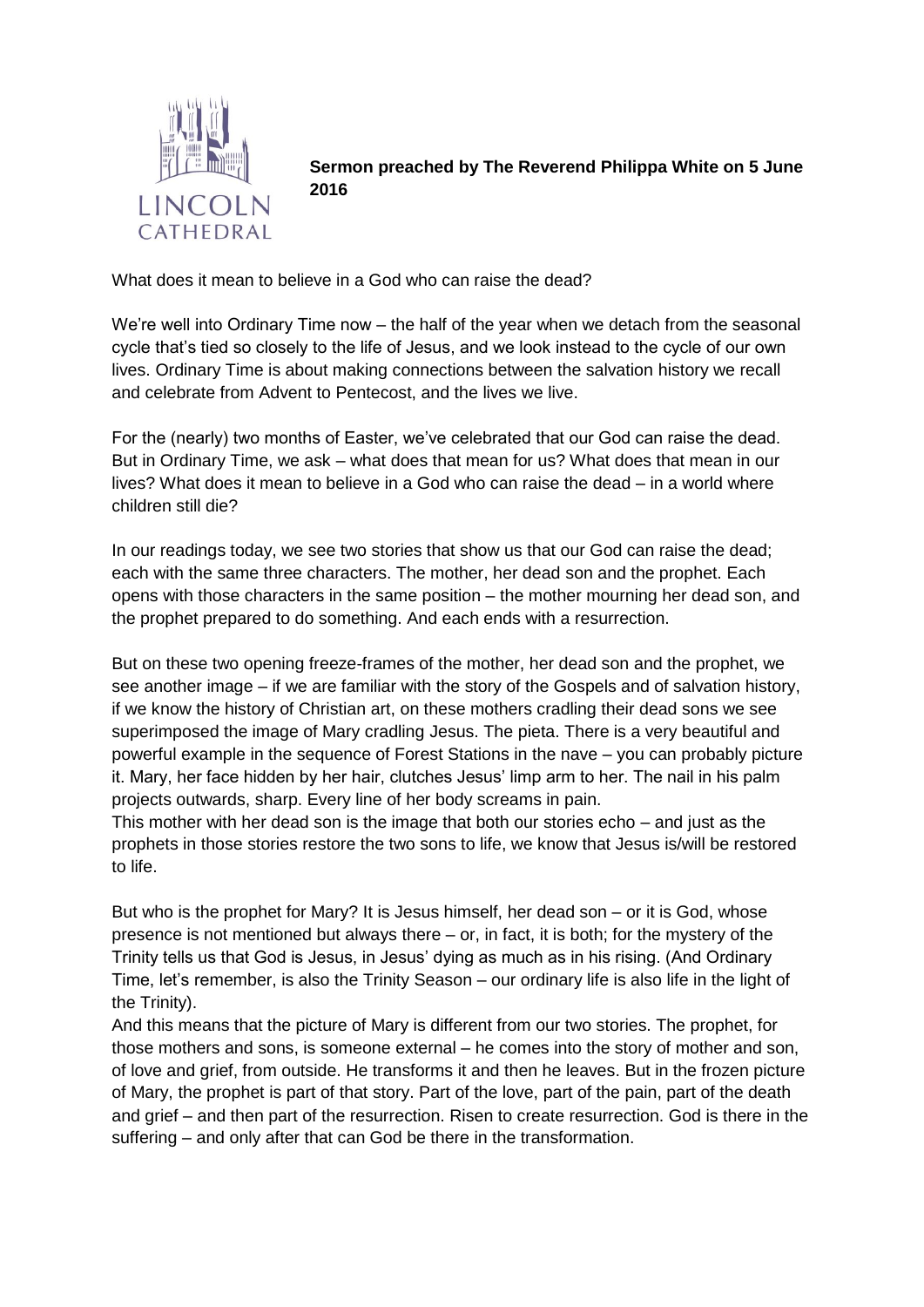But the pieta is not the only picture that hovers in our heads as we hear the stories of grief and resurrection in today's readings. These pictures of mothers with their dead sons evoke other pictures – iconic reminders of the horror and waste of war, of poverty, of terrorism. Images of mothers and dead children by artists like Käthe Kollwitz and photographers like Dorothea Lang. Images from disasters and wars. Images of children lying dead on beaches, carried from rubble by emergency services. And pictures of ourselves and those we love, mourning loved ones who have died.

And we ask the question that I began with. What does it mean to believe in a God who can raise the dead, in a world where children still die?

This is an old question and it takes many forms. How can there be suffering if God is good? What have I done – or failed to do – to deserve the grief that I'm now experiencing? Why does God heal X but not Y?

It's an old question – but it's the wrong question. The pieta overlaid on the mother-sonprophet stories tells us that those stories are not typical. And the pieta overlaid on the images of suffering from our own experience tells us that God doesn't shrink from suffering. God enters into it. God's response to suffering is to suffer with us, to walk alongside us, to offer us transformation.

Not always – very rarely – the total transformation offered to those two widowed mothers. But transformation nevertheless.

Because, as the people of Nain say in terror and wonder, a great prophet HAS risen among us. God HAS looked favourably on his people – but that great prophet is Jesus, and that favour towards God's people is not simply triumph over all the pain of human life.

In the death of Jesus, in the pieta where the only place that hope and resurrection are present is the dead body of Jesus itself, God shows Godself present in all human pain: suffering with us, and offering us the hope of resurrection. Not always – very rarely – the instant healing and wholeness that is offered in our two stories. That's something God can do – but not something God's going to do very often. Not because God is not good – but because we are not good, and this world is not good, and what God wants is not to put plaster after plaster over the forever-reopening wounds of the world. No. What God wants is to transform the world, and us. And God does this by sharing our suffering, and inviting us to share God's grace. By entering into all the pain that we feel, and offering to help us transcend that pain: calling us into God's own work of transformation, calling us to work for the transformation of the world. God brings healing, wholeness and hope – but healing, wholeness and hope that have to come to the world through us, through God's people.

One of my favourite theologians, Bonhoeffer, said that "only a suffering God can help" – and people have argued about what he meant for decades. But I think he means that God, suffering in Jesus and on the cross, enters into human suffering. We can trust God to help us because we know that God is not remote from the pain of the world – our own griefs and the suffering of people everywhere, people who are still crucified by poverty, oppression and pain. Instead of choosing to stay remote, God chooses to side with innocent people who suffer – which means entering into and experiencing their suffering.